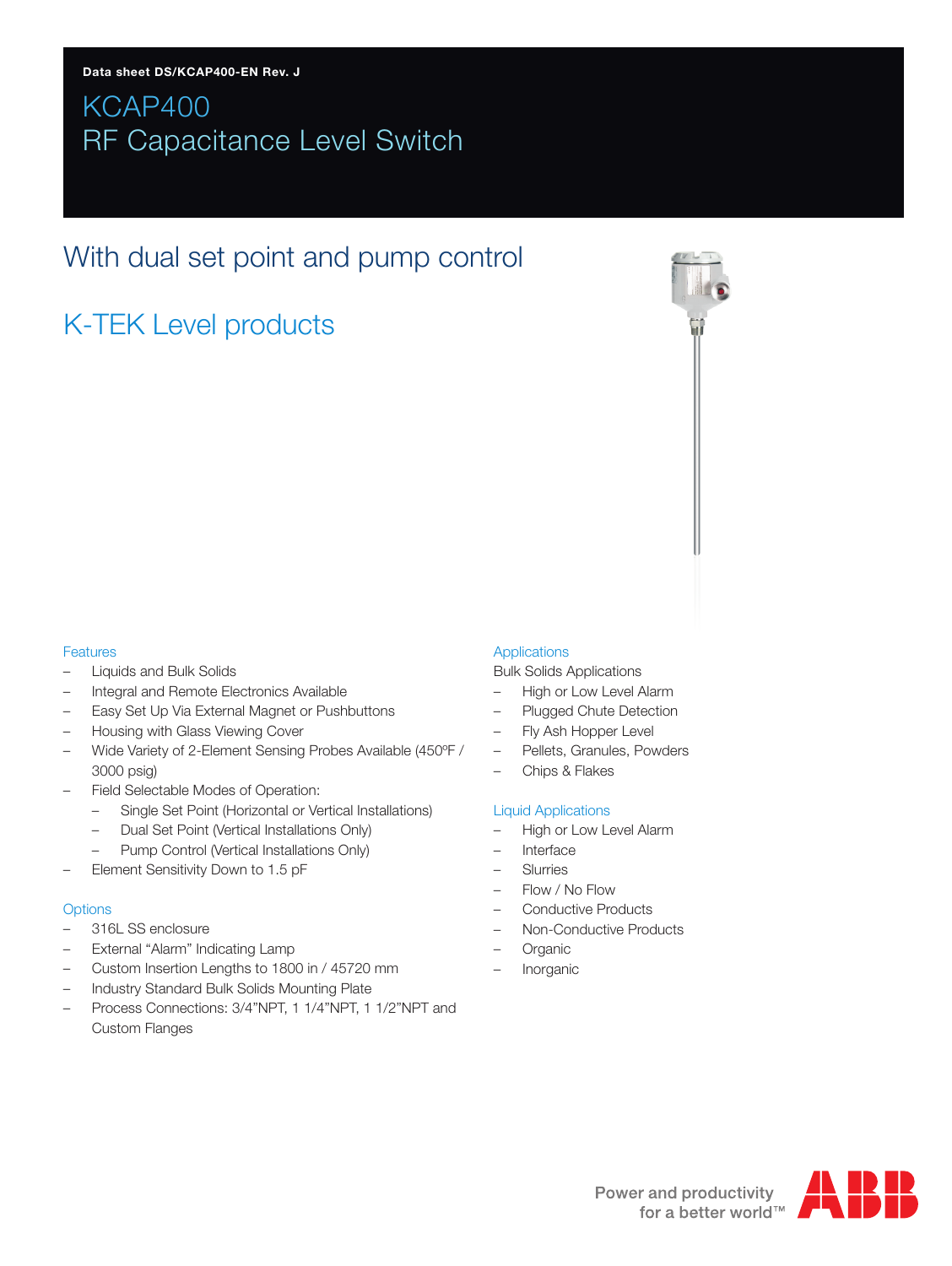# SPECIFICATIONS

| <b>Environmental</b>           |                                                                                        |
|--------------------------------|----------------------------------------------------------------------------------------|
| <b>Housing Type</b>            | Explosion Proof, Powder Coated Cast Aluminum Standard                                  |
| Electronics<br>Temperature     | $-40^{\circ}$ to 158°F / $-40^{\circ}$ to 70°C                                         |
| Process<br>Temperature         | 450°F (232°C) Maximum                                                                  |
| <b>Process Pressure</b>        | 3000 psig (207 bar) Maximum                                                            |
| <b>Remote Mounting</b>         | Max. length of 200 ft. from sensing probe to the remote<br>electronics                 |
| Approvals<br>FM<br>APPROVED    | Factory Mutual Research Corp. Explosion Proof with<br><b>Intrinsically Safe Sensor</b> |
| <b>Electrical</b>              |                                                                                        |
| <b>Input Power</b>             | 95-130 VAC, 50-60Hz, 2 Watts;<br>180-260 VAC, 50-60Hz; 24 VDC +/- 5%                   |
| <b>Relay Contact</b><br>Rating | 2x SPDT Resistive: 8 Amp, 250 VAC;<br>8 Amp, 30VDC.<br>Inductive: 1/5 HP 125, 250 VAC. |
| Sensitivity                    | With an initial load of 30 pF, an<br>increase of 1.5 pF can be detected                |
| <b>Static Protection</b>       | Peak Surge Current: 800 Amps;<br>Clamp Voltage: 75 Volts                               |
| Cable Entry                    | 2x 3/4" NPT (Single Compartment Housing)<br>1x 3/4" NPT (Dual Compartment Housing)     |
|                                |                                                                                        |



Powders and Granulars

# ORDERING INFORMATION

#### **KCAP400.a.b.c.d.e.f.g.h.i.j.k** ELECTRICAL CONNECTION DIAGRAM a Operating Power 1 24 VDC LED 1 LED 2 2 120 VAC 3 240 VAC b Housing  $\oslash$  KCAP400 A1W Single Compartment Aluminum Housing with Glass Cover<br>A2W Dual Compartment Aluminum Housing with Glass Cover A2W Dual Compartment Aluminum Housing with Glass Cover<br>S2W Dual Compartment SS Housing with Glass Cover S1 (Programming S2 (Programming<br>Push Button) Dual Compartment SS Housing with Glass Cover Push Button) Process Connection  $\mathbb{Q} \mathbb{Q}$  $\begin{smallmatrix} \bullet \bullet \bullet \bullet \bullet \bullet \bullet \bullet \bullet \end{smallmatrix}$ 0750 3/4" NPT (standard)<br>FL Flange Shipped Loos FL Flange Shipped Loose<br>WP Welded Process Conn Welded Process Connection C1 NC1 ND1 C2 NC2 ND d Process Connection Material<br>S6 316L Stainless Steel 316L Stainless Steel CST Carbon Steel (only available with FL) e Process Connection Size / Rating / Type<br>X None **None** XXXX Specify from Flange Chart SLG-0001-1 120 / 240 VAC 50 / 60 Hz or f Probe Type (Reference SLG-0006-1 Table 1B) 24 VDCStandard - Bare 316SS Probe / 316SS Nipple XXXX Probe Type Code (1 to 5 digits)<sup>1</sup> Approvals<br>X No X None<br>N2 FM E FM Explosion Proof with Intrinsically Safe Sensor h Remote / Mounting X None R Remote Mount. Specify Length in Feet or Meters (Max. 200 Feet / 70 Meters) HT6 6" 316SS High Temperature Extension (>250°F / 121°C) (general purpose only - NOT approved by FM) Pipe Extension X None PE 316SS High Temperature Extension (>250°F / 121°C) (general purpose only - NOT approved by FM)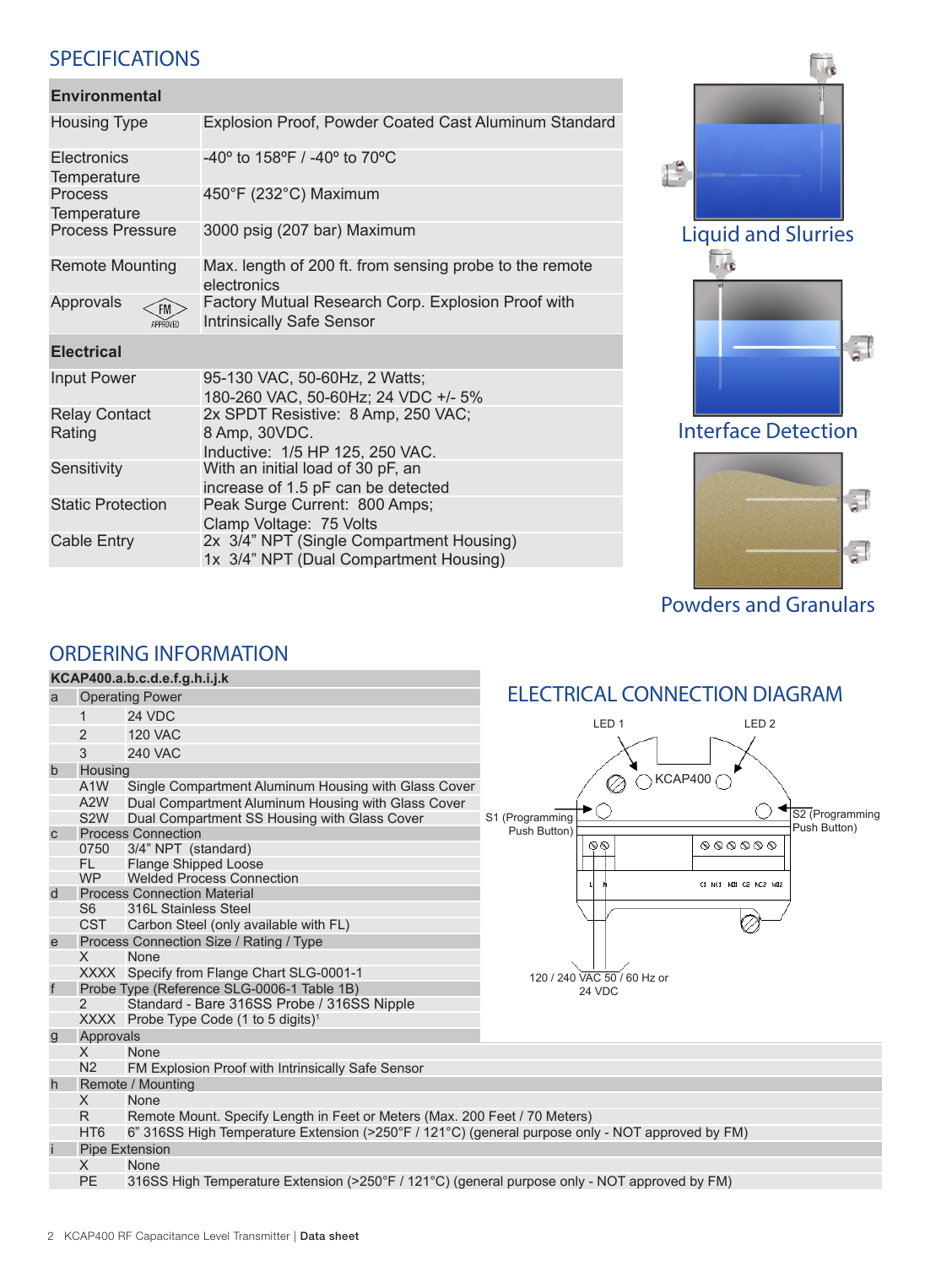|                                                                                                                                                  | KCAP400.a.b.c.d.e.f.g.h.i.j.k                                                                                            |  |
|--------------------------------------------------------------------------------------------------------------------------------------------------|--------------------------------------------------------------------------------------------------------------------------|--|
|                                                                                                                                                  | <b>Indicating Lamp</b>                                                                                                   |  |
| X                                                                                                                                                | <b>None</b>                                                                                                              |  |
| L2                                                                                                                                               | 120 VAC - External "Alarm Only" Indicating Lamp (general purpose only - NOT approved by FM)                              |  |
| $\overline{3}$<br>240 VAC - External "Alarm Only" Indicating Lamp (general purpose only - NOT approved by FM)<br>$\mathsf k$<br>Inactive Bushing |                                                                                                                          |  |
| <b>None</b><br>X                                                                                                                                 |                                                                                                                          |  |
| IL                                                                                                                                               | Inactive Bushing for Probe (Specify custom length in mm / in.) (NOT approved by FM)                                      |  |
| Insertion Length (in. / mm)                                                                                                                      |                                                                                                                          |  |
| <b>Available Accessories:</b>                                                                                                                    |                                                                                                                          |  |
| <b>MP</b><br>M20                                                                                                                                 | 304SS "bulk solids" mounting plate with 3/4" NPT half coupling (for paddle switch replacement)<br>M20 Connection         |  |
| $M20-SS$                                                                                                                                         | M20 316SS Female Electrical Connection                                                                                   |  |
| Services will follow the model code with // and will not be included on the device tag                                                           |                                                                                                                          |  |
| <b>Services</b>                                                                                                                                  |                                                                                                                          |  |
| GD1                                                                                                                                              | Drawings for Approval - NOTE: Lead time will start after receipt of customer approved drawings                           |  |
| GD <sub>2</sub>                                                                                                                                  | Drawings for Record                                                                                                      |  |
| GD <sub>3</sub>                                                                                                                                  | Certified as Built Drawings - NOTE: Lead time will start after receipt of Purchase Order                                 |  |
| <b>CHC</b>                                                                                                                                       | Positive Material Identification with Carbon Content                                                                     |  |
| <b>CHD</b>                                                                                                                                       | Positive Material Identification without Carbon Content                                                                  |  |
| C2                                                                                                                                               | Material Monitoring with Inspection Certificate 3.1 acc. EN 10204                                                        |  |
| GS1                                                                                                                                              | Certificate of Origin                                                                                                    |  |
| GS <sub>2</sub>                                                                                                                                  | Certificate of Origin Notarized by Local Chamber of Commerce                                                             |  |
| GS <sub>3</sub>                                                                                                                                  | Certificate of Origin Legalized by Specific Country Chamber of Commerce - Lead Time may be Extended depending on Country |  |
| GS4                                                                                                                                              | Korean Foreign Trade certificate                                                                                         |  |
| GS <sub>5</sub>                                                                                                                                  | <b>NAFTA Certificate</b>                                                                                                 |  |
| GS <sub>6</sub>                                                                                                                                  | EX-IM BANK Certificate (One per Tag)                                                                                     |  |
| GS7                                                                                                                                              | Approved Material List (Requires C2 under Material Monitoring)                                                           |  |
| CU <sub>3</sub>                                                                                                                                  | Certificate of Functionality                                                                                             |  |
| CN <sub>1</sub>                                                                                                                                  | NACE (MR 0103) Hardness Certificate (Requires C2 in Material Monitoring)                                                 |  |
| CN <sub>3</sub>                                                                                                                                  | NACE (MR 00175 / ISO 15156) Hardness Certificate (Requires C2 in Material Monitoring)                                    |  |
| Notes:                                                                                                                                           | <b>GENERAL DIMENSIONS</b><br>1. Probe Type Codes                                                                         |  |

6Bare 316SS Cable Probe / 316SS Nipple

8CPVC covered Cable Probe / 316SS Nipple

N PTFE covered Cable Probe / 316SS Nipple

- R PTFE Sheathed Probe / 316SS Nipple
- RD PTFE Sheathed Probe with welded ground reference rod
- X P2 Process Connection Type (Consult Factory)